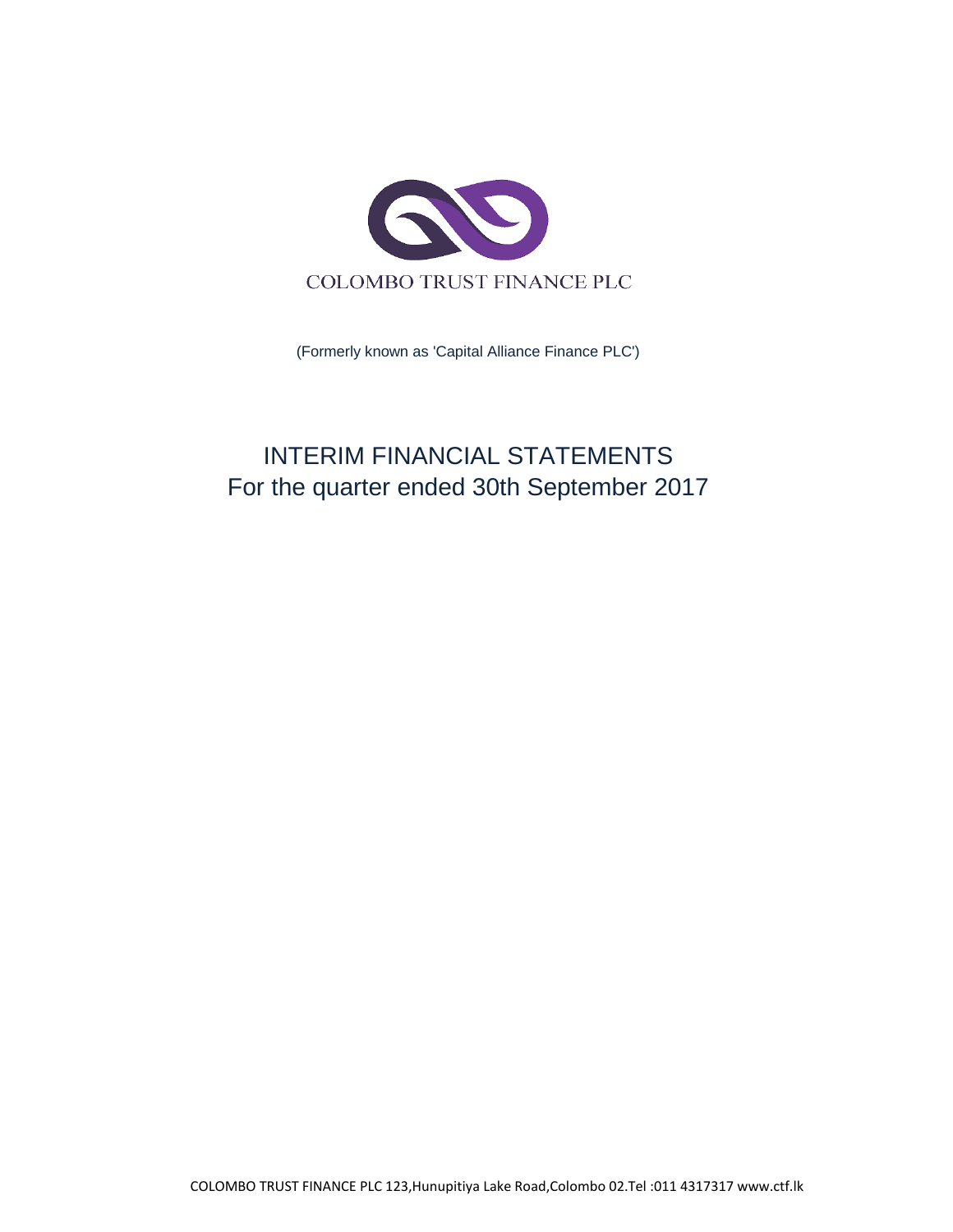#### **Statement of Comprehensive Income COLOMBO TRUST FINANCE PLC**

**For the period ended 30-09-2017**

|                                                                                 | For the Six month ended<br>(Unaudited) |                  | <b>Variance</b> | For the quarter ended<br>(Unaudited) | <b>Variance</b>  |                          |
|---------------------------------------------------------------------------------|----------------------------------------|------------------|-----------------|--------------------------------------|------------------|--------------------------|
|                                                                                 | 30-Sep-17<br>Rs.                       | 30-Sep-16<br>Rs. | $\frac{0}{0}$   | 30-Sep-17<br>Rs.                     | 30-Sep-16<br>Rs. | $\frac{0}{0}$            |
| <b>Interest Income</b>                                                          | 103,319,725                            | 79,096,248       | 31              | 52,597,184                           | 40,418,338       | 30                       |
| <b>Interest Expense</b>                                                         | (48,591,037)                           | (32, 168, 394)   | 51              | (24, 381, 412)                       | (17, 193, 636)   | 42                       |
| <b>Net Interest Income</b>                                                      | 54,728,688                             | 46,927,854       | 17              | 28, 215, 772                         | 23,224,702       | 21                       |
| Fee and commission income                                                       | 1,202,021                              | 907,304          | 32              | 527,926                              | 512,405          | 3                        |
| Fee and commission expenses                                                     | (25,000)                               | (257,750)        | (90)            |                                      | (95,500)         | (100)                    |
| Net fee and commission income                                                   | 1,177,021                              | 649,554          | 81              | 527,926                              | 416,905          | 27                       |
| Net gain/(loss) from financial instruments at fair value through profit or loss | 508,678                                | 269,811          | 89              | 236,285                              | 136,780          | 73                       |
| Other operating income                                                          | 3,966,364                              | 3,671,937        | 8               | 2,020,191                            | 1,673,896        | 21                       |
| Impairment expenses for loans and advances and other losses                     | (1,047,689)                            | (800, 033)       | 31              | (829, 820)                           | (1,458,079)      | (43)                     |
| Net operating income                                                            | 59,333,062                             | 50,719,123       | 17              | 30,170,354                           | 23,994,203       | 26                       |
| <b>Operating Expenses</b>                                                       |                                        |                  |                 |                                      |                  |                          |
| <b>Personnel Cost</b>                                                           | (25,355,094)                           | (21, 347, 532)   | 19              | (12,780,263)                         | (10,798,987)     | 18                       |
| Depreciation and Amortization of property plant and equipment                   | (2,848,977)                            | (3,377,946)      | (16)            | (1,402,110)                          | (1,628,885)      | (14)                     |
| General and Administrative Expenses                                             | (18, 858, 385)                         | (18, 341, 259)   | 3               | (9,974,848)                          | (9,052,219)      | 10                       |
| Operating profit before VAT on financial services and Income Tax                | 12,270,606                             | 7,652,386        | 60              | 6,013,132                            | 2,514,112        | (139)                    |
|                                                                                 |                                        |                  |                 |                                      |                  |                          |
| Value added tax (VAT) on financial services                                     | (4,717,440)                            | (2,386,849)      | 98              | (2,463,825)                          | (985, 966)       | 150                      |
| Profit/(Loss) before Tax for the Period                                         | 7,553,166                              | 5,265,537        | 43              | 3,549,307                            | 1,528,146        | (132)                    |
| Income tax expenses                                                             | (3,260,570)                            |                  | 100             | (1, 457, 809)                        |                  | 100                      |
| Profit/(Loss) for the Period                                                    | 4,292,596                              | 5,265,537        | (18)            | 2,091,498                            | 1,528,146        | (37)                     |
| <b>Other Comprehensive Income</b>                                               |                                        |                  |                 |                                      |                  |                          |
| Actuarial gains/(losses) on defined benefit plans                               |                                        | $\sim$           |                 |                                      |                  |                          |
| Deferred tax on actuarial gain                                                  |                                        |                  |                 |                                      |                  | $\overline{\phantom{a}}$ |
| <b>Total Comprehensive Income for the Period</b>                                | 4,292,596                              | 5,265,537        | (18)            | 2,091,498                            | 1,528,146        | (37)                     |
| Earnings/(loss) per share (Annualized)                                          | 0.18                                   | 0.23             |                 | 0.18                                 | 0.13             |                          |

**Figures in brackets indicate deductions.**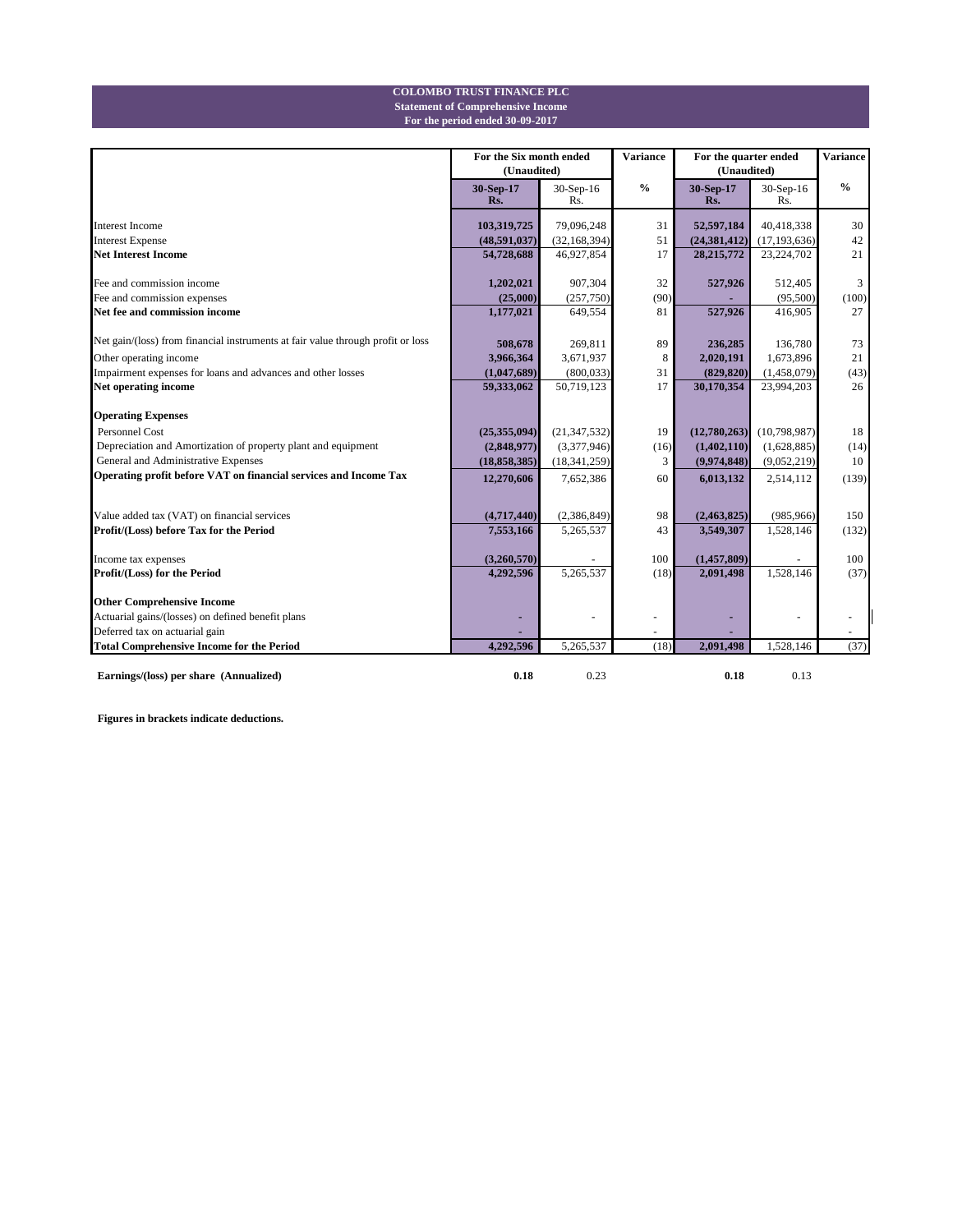#### **STATEMENT OF FINANCIAL POSITION COLOMBO TRUST FINANCE PLC AS AT 30.09.2017**

|                                                       | 31st March<br>30th September |               |  |
|-------------------------------------------------------|------------------------------|---------------|--|
|                                                       | 2017                         | 2017          |  |
|                                                       | (Unaudited)                  | (Audited)     |  |
|                                                       | Rs.                          | Rs.           |  |
| <b>ASSETS</b>                                         |                              |               |  |
| Cash and Cash Equivalents                             | 47,849,343                   | 16,557,401    |  |
| Investment In Repurchase Agreement                    | 26,864,079                   | 31,536,017    |  |
| Assets held for sale                                  | 542,204                      | 696,056       |  |
| Financial assets at fair value through profit or loss | 1,851,896                    | 1,343,218     |  |
| Loans and receivables-Leases                          | 284,779,674                  | 301,128,960   |  |
| Loans and receivables-Hire purchase                   | 30,084,071                   | 47,534,446    |  |
| Loans and receivables-Other                           | 770,724,301                  | 778,722,105   |  |
| Financial investments - Available-for-sale            | 345,775                      | 345,775       |  |
| Financial investments - Held To Maturity              | 58,852,529                   | 43,534,435    |  |
| Property, Plant & Equipment                           | 43, 343, 142                 | 44,649,446    |  |
| Intangible assets                                     | 7,044,487                    | 7,903,604     |  |
| Other assets                                          | 15,435,898                   | 16,876,445    |  |
| Deferred tax assets                                   | 5,346,792                    | 6,948,939     |  |
| <b>Total Assets</b>                                   | 1,293,064,191                | 1,297,776,847 |  |
|                                                       |                              |               |  |
| <b>LIABILITIES</b>                                    |                              |               |  |
| Due to customers & bank                               | 817,034,732                  | 577,660,468   |  |
| Other borrowings                                      |                              | 254,143,054   |  |
| <b>Retirement Benefit Obligations</b>                 | 4,917,705                    | 4,380,076     |  |
| Trade & Other Payables                                | 19,633,169                   | 14,407,260    |  |
| <b>Total Liabilities</b>                              | 841,585,606                  | 850,590,858   |  |
| <b>CAPITAL AND RESERVES</b>                           |                              |               |  |
| <b>Stated Capital</b>                                 | 309,888,671                  | 309,888,671   |  |
| <b>Statutory Reserve Fund</b>                         | 11,360,719                   | 11,360,719    |  |
| Other reserves                                        | 74,187,500                   | 74,187,500    |  |
| <b>Retained Earnings</b>                              | 56,041,695                   | 51,749,099    |  |
| <b>Total Capital and Reserves</b>                     | 451,478,585                  | 447,185,989   |  |
|                                                       |                              |               |  |
| <b>Total Equity and Liabilities</b>                   | 1,293,064,191                | 1,297,776,847 |  |
| <b>Net Asset Per Share Rs.</b>                        | 9.71                         | 9.61          |  |

*Figures in brackets indicate deductions.*

*It is certified that the financial statements have been prepared in compliance with the requirements of the Companies Act No. 07 of 2007.*

**K.M.U.Koswatta Manager-Finance (Sgd)** **W.L.S Fonseka Chief Executive Officer(Sgd)**

The Board of Directors is responsible for the preparation of these Financial Statements. Approved and signed for on behalf of the Board:

**6-Nov-17**

**Colombo**

**Director (Sgd) Director (Sgd)**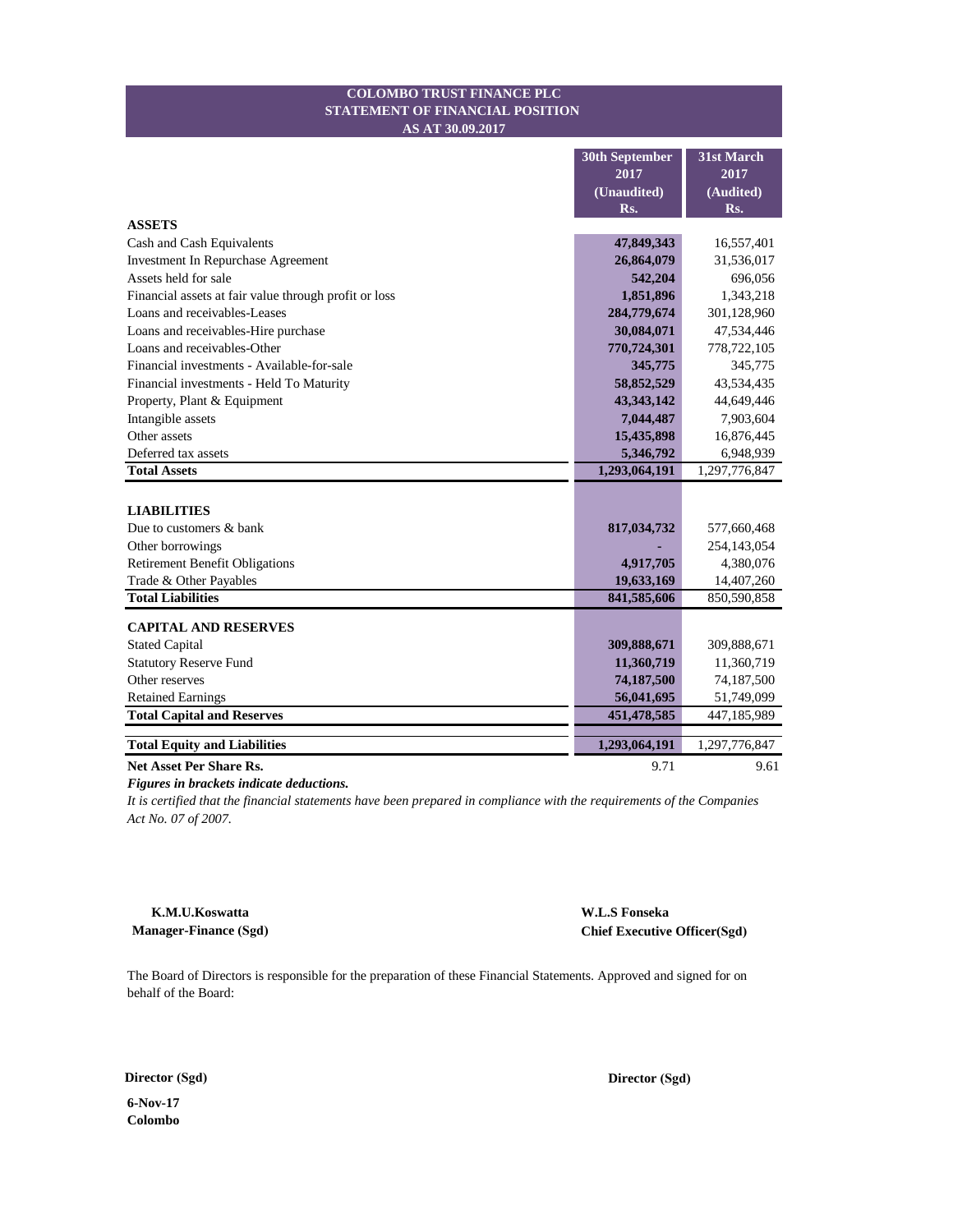# **COLOMBO TRUST FINANCE PLC STATEMENT OF CHANGES IN EQUITY**

**For the Period ended 30.09.2017**

| For the Six month ended (Unaudited)                 | <b>Stated Capital</b> | <b>Retained</b><br><b>Earnings</b> | <b>Statutory</b><br><b>Reserve Fund</b> | <b>Revaluation</b><br><b>Reserve</b> | General<br><b>Reserve</b> | <b>Total</b> |  |
|-----------------------------------------------------|-----------------------|------------------------------------|-----------------------------------------|--------------------------------------|---------------------------|--------------|--|
|                                                     | Rs.                   | Rs.                                | Rs.                                     | Rs.                                  | Rs.                       | Rs.          |  |
|                                                     |                       |                                    |                                         |                                      |                           |              |  |
| Balance as at 01st April 2017 (Opening balance)     | 309,888,671           | 51,749,099                         | 11,360,719                              | 14,187,500                           | 60,000,000                | 447,185,989  |  |
| Profit for the Period                               |                       | 4,292,596                          |                                         |                                      |                           | 4,292,596    |  |
| Other comprehensive income                          |                       |                                    |                                         |                                      |                           |              |  |
| Transferred to Statutory Reserve Fund               |                       |                                    |                                         |                                      |                           |              |  |
| Balance as at 30th September 2017 (Closing balance) | 309,888,671           | 56,041,695                         | 11,360,719                              | 14,187,500                           | 60,000,000                | 451,478,586  |  |
| Balance as at 01st April 2016 (Opening Balance)     | 309,888,671           | 47, 145, 772                       | 11,123,465                              | 14, 187, 500                         | 60,000,000                | 442,345,408  |  |
| Profit for the Period                               |                       | 5,265,537                          |                                         | $\overline{\phantom{a}}$             |                           | 5,265,537    |  |
| Other comprehensive income                          |                       |                                    |                                         |                                      |                           |              |  |
| Transferred to Statutory Reserve Fund               |                       |                                    |                                         |                                      | $\overline{\phantom{0}}$  |              |  |
| Balance as at 30th September 2016 (Closing balance) | 309,888,671           | 52.411.309                         | 11,123,465                              | 14,187,500                           | 60,000,000                | 447,610,945  |  |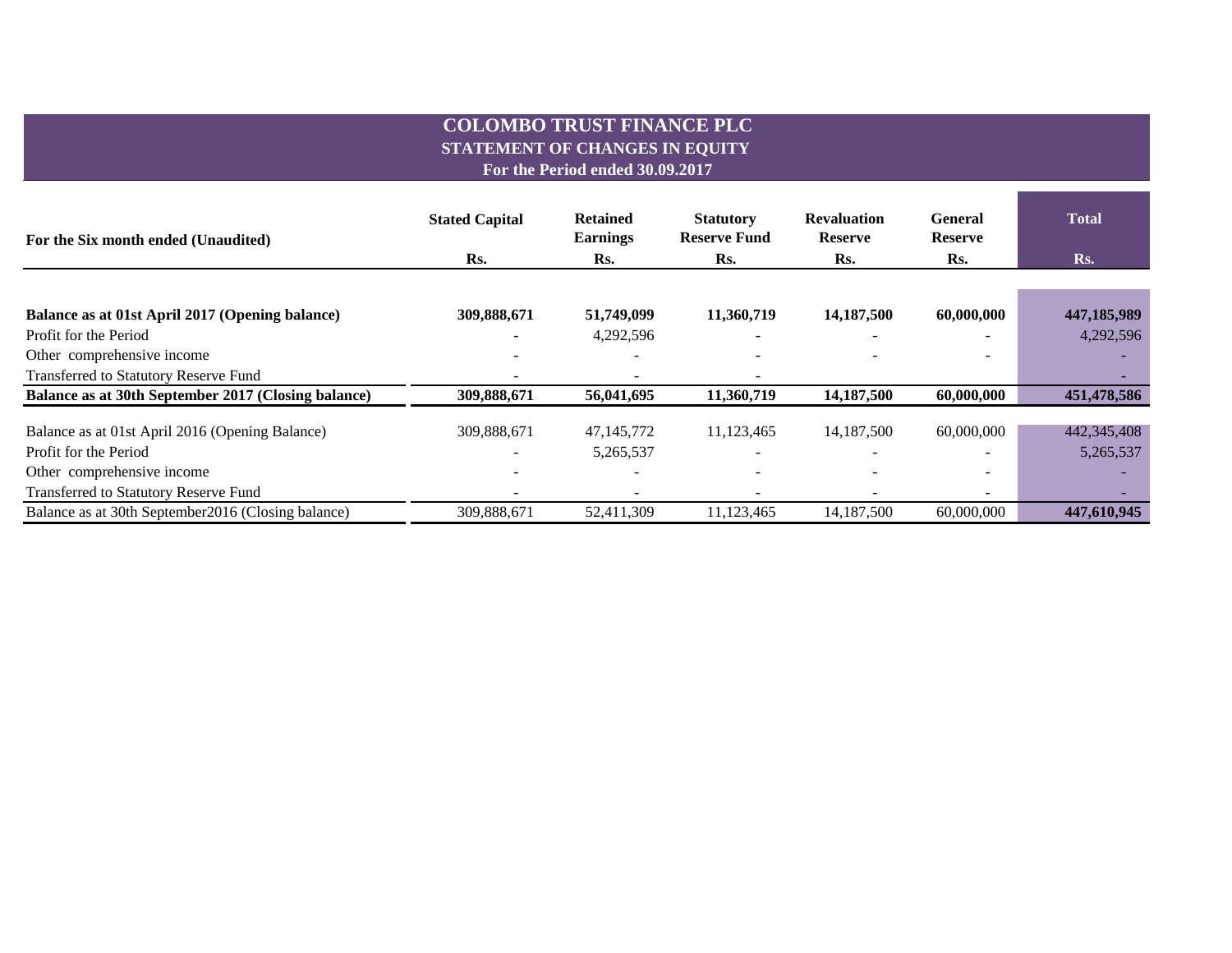### **COLOMBO TRUST FINANCE PLC STATEMENT OF CASH FLOWS For the Period Ended 30.09.2017**

|                                                                                 | <b>30th September</b><br>2017 | 30th September<br>2016 |  |  |
|---------------------------------------------------------------------------------|-------------------------------|------------------------|--|--|
| For the Six month period Ended                                                  | Rs.                           | Rs.                    |  |  |
|                                                                                 | (Unaudited)                   | (Unaudited)            |  |  |
| <b>Cash Flow From Operating Activities</b>                                      |                               |                        |  |  |
| Profit Before Income Tax                                                        | 7,553,166                     | 5,265,537              |  |  |
| <b>Adjustment For,</b>                                                          |                               |                        |  |  |
| Depreciation and amortization                                                   | 2,848,977                     | 3,377,946              |  |  |
| Decrease/(Increase) in Value of trading stock                                   |                               | (12, 550)              |  |  |
| <b>Investment Income</b>                                                        | (3,851,119)                   |                        |  |  |
| (Profit)/Loss on Assets held for sale                                           | (378, 944)                    |                        |  |  |
| Provision for retirement benefits obligation                                    | 537,629                       | 534,372                |  |  |
| Net gain/(loss) from financial instruments at fair value through profit or loss | (508, 678)                    | (269, 811)             |  |  |
| Impairment on loans and advances                                                | 1,047,689                     | 800,033                |  |  |
| <b>Operating Profit Before Working Capital Changes</b>                          | 7,248,721                     | 9,695,527              |  |  |
| (Increase)/ Decrease in Loans and Advances                                      | 40,749,775                    | (95, 446, 256)         |  |  |
| (Increase)/ Decrease in Inventories                                             |                               | 1,862,810              |  |  |
| (Increase) / Decrease in Other Assets                                           | (217, 876)                    | 2,295,211              |  |  |
| Increase / (Decrease) in deposits from Customers                                | 239, 374, 264                 | (45,699,389)           |  |  |
| Increase / (Decrease) in Trade and Other Payables                               | 4,683,705                     | (19,910,852)           |  |  |
| <b>Cash Generated from Operations</b>                                           | 291,838,589                   | (147, 202, 950)        |  |  |
| Payment of retirement gratuity                                                  |                               |                        |  |  |
| Income Tax Paid                                                                 |                               |                        |  |  |
| <b>Net Cash Flows from Operating Activities</b>                                 | 291,838,589                   | (147,202,950)          |  |  |
| <b>Cash Flows from Investing Activities</b>                                     |                               |                        |  |  |
| Proceeds from Sale of Investment Securities                                     |                               | 708,277                |  |  |
| Proceeds from Sale of Assets held for sale                                      | 1,075,000                     |                        |  |  |
| Acquisition of Property Plant & Equipment                                       | (683, 556)                    | (1,519,964)            |  |  |
| Disposal of Property Plant & Equipment                                          |                               |                        |  |  |
| Net (Investment)/Maturity in Treasury Bills                                     | (15,318,094)                  | (1,333,603)            |  |  |
| <b>Investment Income Received</b>                                               | 3,851,119                     |                        |  |  |
| Net cash flow from Securities purchased under repurchased agreement             | 4,671,938                     | 22,943,320             |  |  |
| <b>Net Cash Flows from Investing Activities</b>                                 | (6,403,593)                   | 20,798,031             |  |  |
| <b>Cash Flows from Financing Activities</b>                                     |                               |                        |  |  |
| Net Cash Received on Right issue                                                |                               |                        |  |  |
| Cash Received from Borrowings                                                   |                               |                        |  |  |
| <b>Net Cash Flows from Financing Activities</b>                                 |                               |                        |  |  |
| Net Increase/(Decrease) in Cash and Cash Equivalents                            | 285,434,996                   | (126, 404, 919)        |  |  |
| Cash and Cash Equivalents at the Beginning of the Year                          | 16,557,401                    | 19,506,639             |  |  |
| Bank Overdraft at the Beginning of the Year                                     | (254, 143, 054)               | (25,658,498)           |  |  |
| Cash and cash equivalents at the end of the period                              | 47,849,343                    | (132, 556, 778)        |  |  |
| Analysis of cash and cash equivalents at the end of the Period                  |                               |                        |  |  |
| <b>Cash and Bank Balances</b>                                                   | 47,849,343                    | 16,306,857             |  |  |
| <b>Bank Overdraft</b>                                                           |                               | (148, 863, 635)        |  |  |
|                                                                                 | 47,849,343                    | (132, 556, 778)        |  |  |

*Figures in brackets indicate deductions.*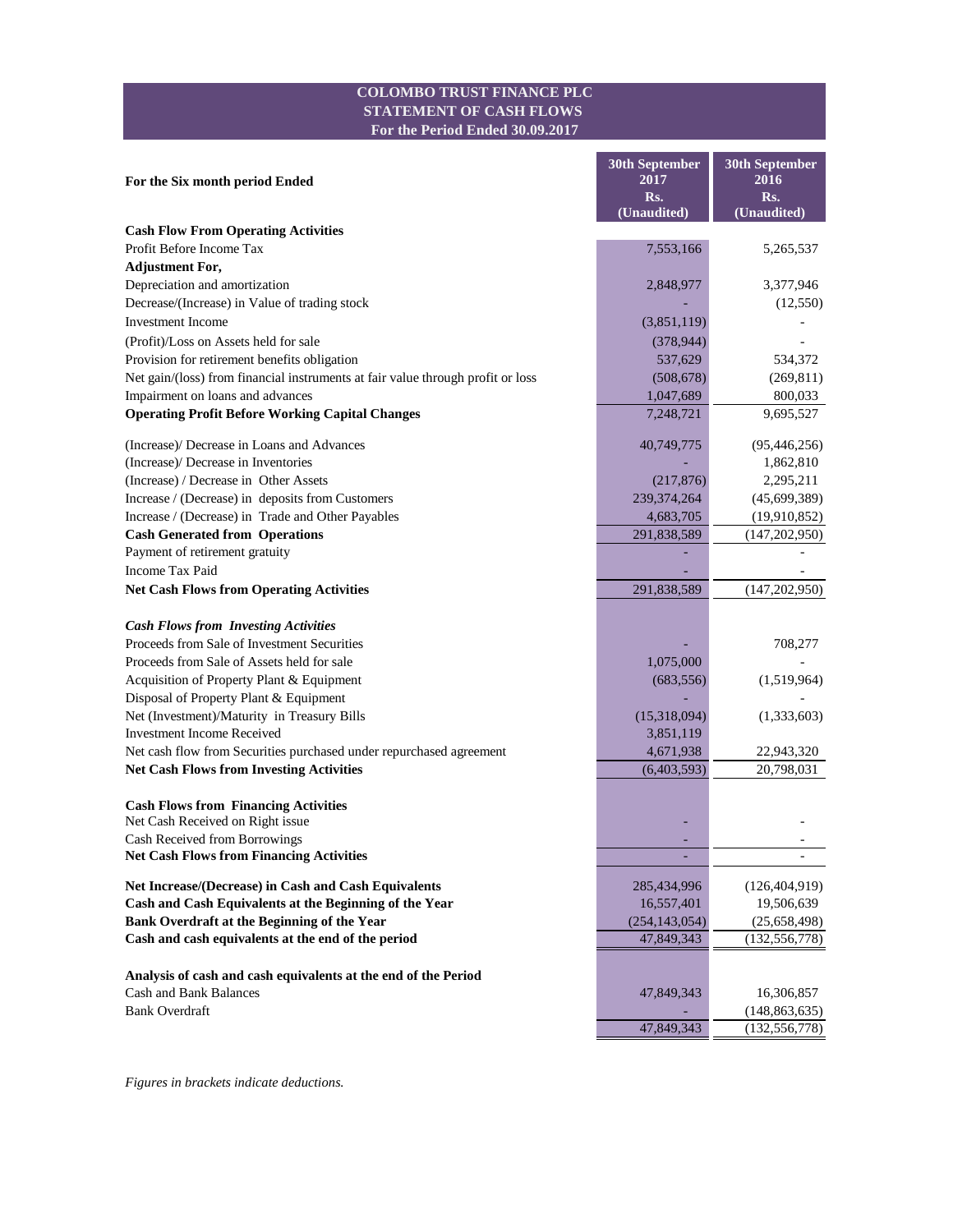# *COLOMBO TRUST FINANCE PLC Notes to the financial statements*

# INFORMATION ON ORDINARY SHARES OF THE COMPANY

### **Market Price Per Share**

Market Prices per ordinary share for the quarter ended 30th September 2017 were as follows;

|                      | Rs.   |
|----------------------|-------|
| <b>Highest Price</b> | 28.00 |
| <b>Lowest Price</b>  | 12.30 |
| Last Traded Price    | 27.30 |

# SHAREHOLDERS' INFORMATION

# **Twenty Largest Shareholders as at 30.09.2017**

|    |                                                                          | <b>No of Shares</b> | $%$ of<br><b>Holding</b> |
|----|--------------------------------------------------------------------------|---------------------|--------------------------|
| 1  | Dialog Axiata PLC                                                        | 37, 374, 598        | 80.34%                   |
| 2  | Pan Asia Banking Corporation PLC/ Lankem Ceylon PLC                      | 3,376,365           | 7.26%                    |
| 3  | Pan Asia Banking Corporation PLC/ Divasa Equity (Pvt) Ltd                | 1,119,053           | 2.41%                    |
| 4  | Seylan Bank PLC/HVA Lanka Exports (Pvt) Ltd.                             | 929,014             | 2.00%                    |
| 5  | Seylan Bank PLC/Divasa Equity (Pvt) Ltd.                                 | 687,542             | 1.48%                    |
| 6  | Mr. A R H Fernando                                                       | 251,620             | 0.54%                    |
| 7  | Mrs. S G De Silva                                                        | 181,210             | 0.39%                    |
| 8  | Mutiara Holdings (Private) Ltd                                           | 154,462             | 0.33%                    |
| 9  | Mr. A Vidanagamage                                                       | 125,000             | 0.27%                    |
| 10 | Deutsche Bank Ag As Trustee To Capital Alliance Quantitative Equity Fund | 112,479             | 0.24%                    |
| 11 | Waldock Mackenzie Limited/Mr.D.B.N.Samaratunge                           | 108,342             | 0.23%                    |
| 12 | Mrs. F F Hanifa/ M M fuad                                                | 100,000             | 0.21%                    |
| 12 | Mr. H T U R Siriwardana/ Miss C P Suriyaarachchi                         | 100,000             | 0.21%                    |
| 14 | Miss. NTMS Coory                                                         | 99,798              | 0.21%                    |
| 15 | Mr. D G Wijemanna                                                        | 98,853              | 0.21%                    |
| 16 | Mr. Y J Perera                                                           | 71,797              | 0.15%                    |
| 17 | Mr B R S Mendis                                                          | 70,000              | 0.15%                    |
| 18 | Lankem Ceylon PLC                                                        | 56,000              | 0.12%                    |
| 19 | Mr. T Govinthadas/ K Govinthadas                                         | 50,550              | 0.11%                    |
| 20 | Mr. H T U R Siriwardana                                                  | 50,001              | 0.11%                    |
|    |                                                                          | 45,116,684          | 96.98%                   |
|    | Others                                                                   | 1,402,559           | 3.02%                    |
|    | <b>Total</b>                                                             | 46,519,243          | 100.00%                  |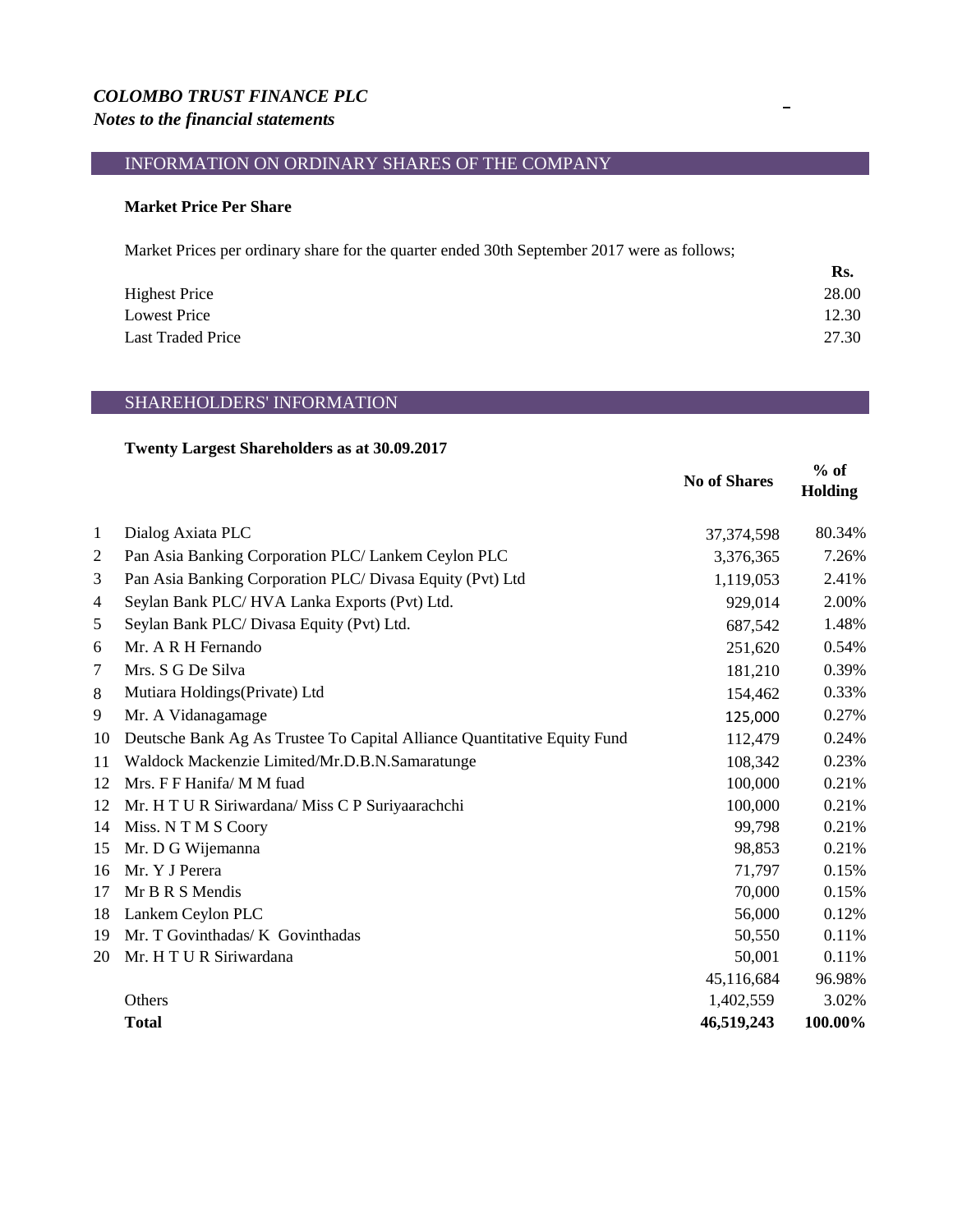### *COLOMBO TRUST FINANCE PLC Notes to the financial statements*

### **Directors'/ CEO's Holding in Shares as at 30th September 2017**

Mr. R. Theagarajah Mr. P.S. Mathavan Ms. W.K.E.De Silva **-** Mr.L D R Hettiaratchi **-** Mr.P.P Edirisinghe Mr.W.L.S Fonseka

Public shareholding percentage was 19.66% and number of shareholders representing the public holding was 661as at 30th September 2017

#### EXPLANATORY NOTES

**1** Events after the reporting period

No material events occurred after the balance sheet date that require adjustments to or disclosure in, the Financial Statements.

Dialog Axiata PLC acquired by way of crossing transaction on the Colombo Stock Exchange (CSE) a total of

- **2** 37,374,598 ordinary shares of the Company at a price of LKR 28.70 per share amounting to total consideration of LKR 1,072,650,962.60 representing 80.34% of the voting rights in Company on 12th September 2017.
- **3** There were no material contingent liabilities as at the reporting date which require adjustments to/ or disclosures in the Financial Statements.
- **4** These Interim Financial Statements of the Company have been prepared based on the Sri Lanka Accounting Standards that came into effect from 01st April 2012 (SLFRS/LKAS). There were no changes to the Accounting Policies since the publication of the Audited Financial Statements for the year ended 31st March 2017
- **5** Further, these Interim Financial Statements have been prepared in compliance with the requirements of Sri Lanka Accounting Standard - LKAS 34 on 'Interim Financial Reporting.